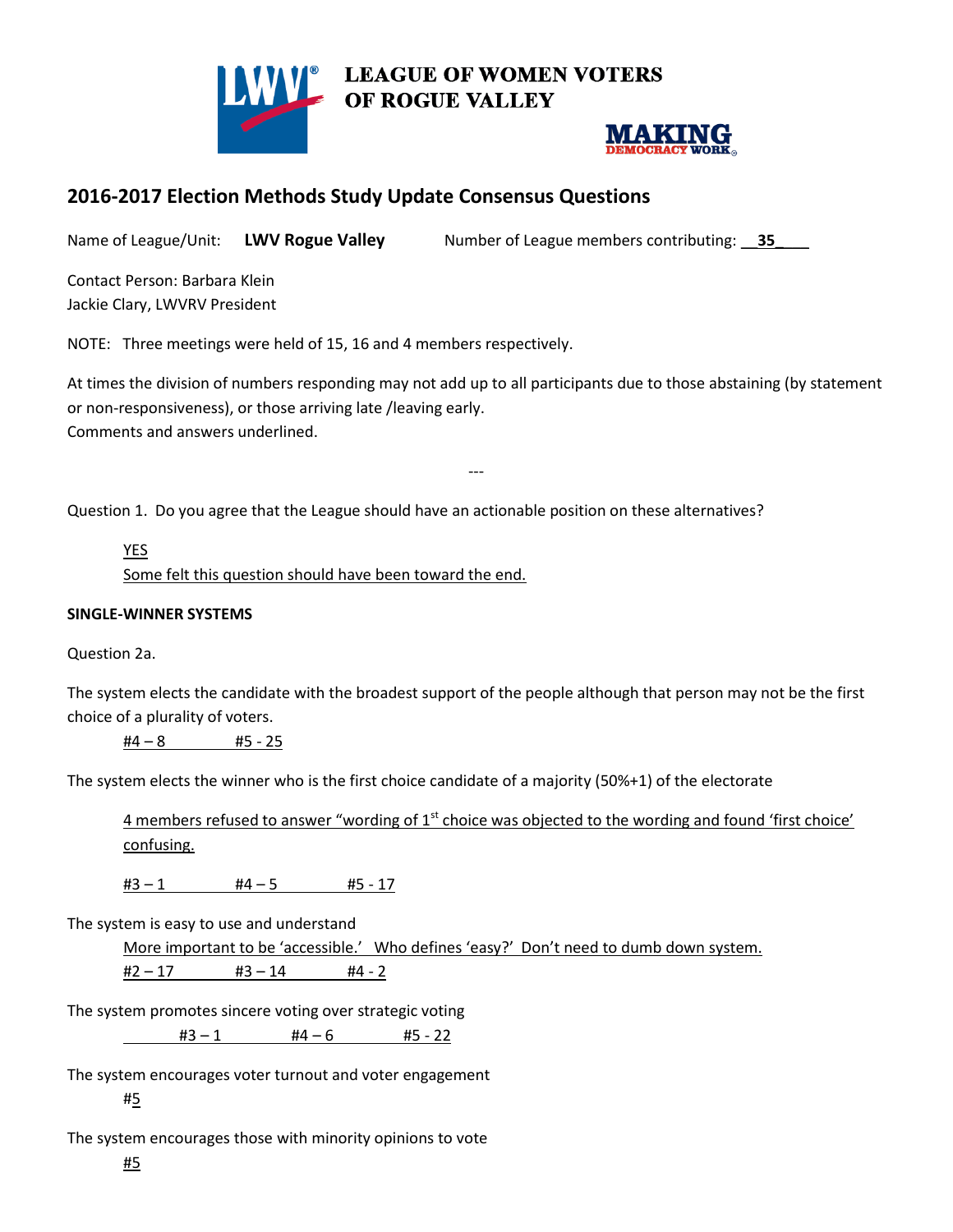The system discourages negative campaigning

"Who defines 'negative'? Truth can seem negative

 $#4 - 25$   $#5 - 5$ 

The system is easy to administer by elections officials

"Easy"? Issues override this.

Mentioned by one and agreed to by others – "if it is too hard for the election officials, perhaps we should elect some for who it is not."

 $#2 - 23$   $#3 - 6$   $#4 - 1$ 

The system is not overly burdensome to taxpayers

"Poorly worded. What is 'overly'? Uniform system throughout the state would be best.  $#2 - 29$   $#3 - 2$ 

The system is resistant to Gerrymandering

(Discussion of unrelated to SMDs). #5 – 24 #4 - 7

The system provides for the greatest level of voter representation

Some abstained due to confusion over the word 'representation' Some members insisted on relating that to 'participation' despite explanation. They did not understand the point. #5 – 28 #4 - 4

Question 2b. Do you agree that alternative voting methods exist that can promote democratic choice better than our current plurality method under some circumstances?

YES

Question 2c. Would you approve of RANGE VOTING in preference to the current plurality system?

"More nuances are available... Advantage of knowing all other candidates... No government has used this…. Too much ambivalence... Does it attract more voters?... Strategic vs. sincere nature is disturbing, despite its advantage to knowledgeable voters. It is better than the current system - to avoid extreme candidates and which is also strategic. But Range has significant drawbacks. Other alternative may be better for practical support"

Undecided  $-29$  No - 6

Question 2d. . Would you approve of APPROVAL VOTING in preference to the current plurality system?

There is only a preference compared to plurality, but not for implementing…. Appreciate that it is easy, but too many drawbacks to promote it… Sincere voting not rewarded. …May easily revert to a result like plurality. …

Consensus for 'No' (although 4+ undecided and some were "no to undecided')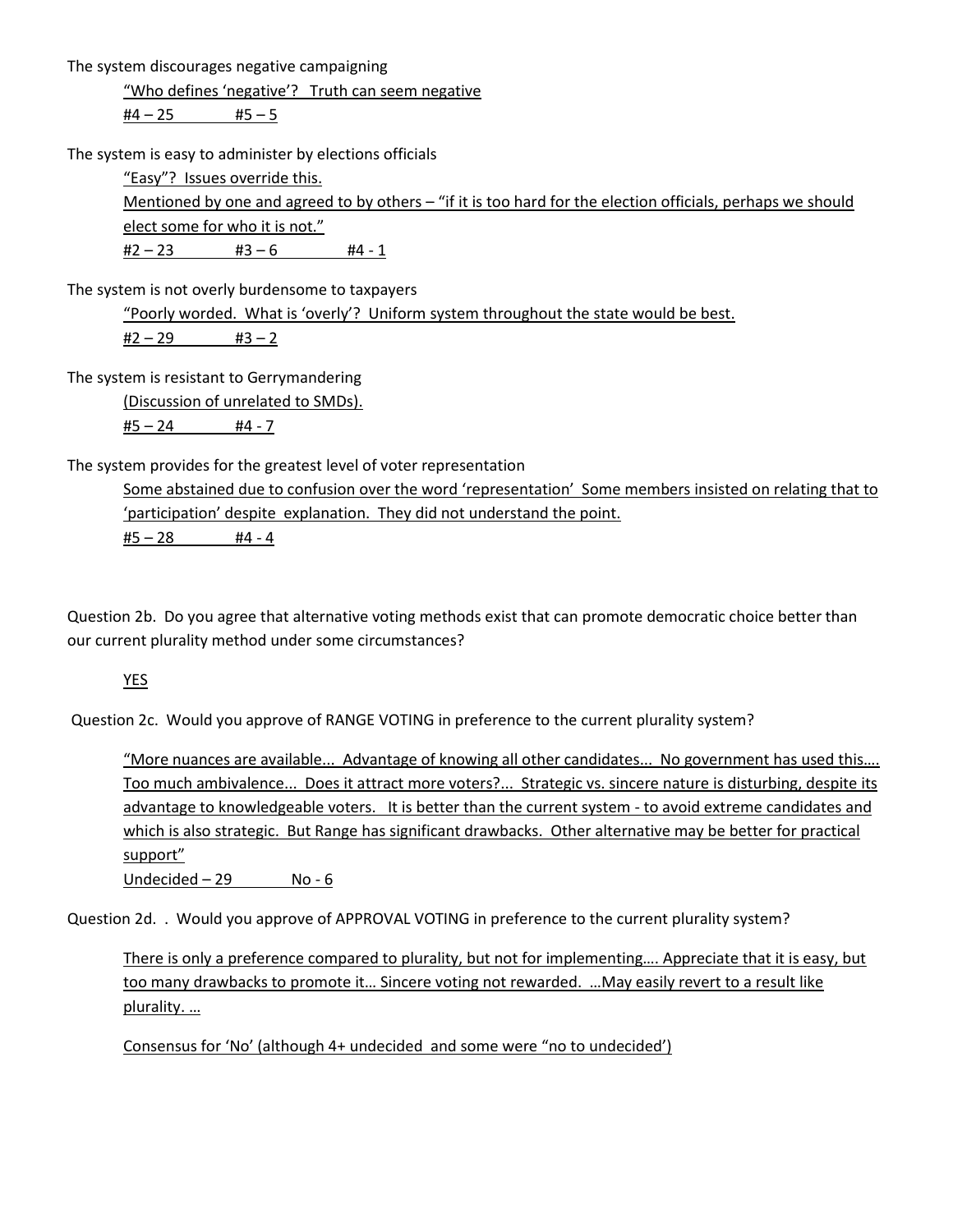Question 2e. Would you approve of RANKED CHOICE VOTING in preference to the current plurality system?

"Despite the risks of non-monotonicity and complexity, it is preferable to plurality. …It has a good track record, and also has a practical chance of passing in places. ….encourages voters to learn more about choices...and tends a bit less toward negative campaigning compared to other systems…. Like the tendency for more sincere voting"

Consensus Yes.

## **MULTIPLE WINNER SYSTEMS**

Question 3a. John Adams famously said that legislative bodies should be "in miniature, an exact portrait of the people at large." Do you agree that legislative bodies should proportionally reflect the people they represent?

**Yes.** "Obvious" "but how far down do you go for proportional groups" (referencing the issue of threshold levels)

Question 3b

Allows voters to vote for a specific individual (instead of a party or platform)

 $#3 - 3$   $#4 - 16$   $#5 - 16$ 

The system promotes a stable government that does not have to be reorganized between elections

 $\frac{\#1 - 4}{\#3 - 5}$   $\frac{\#4 - 12}{\#5 - 19}$ Sometimes seems necessary but stability good.

The system promotes a stable government by protecting the two-party system.

 $#1 - 19$   $#2 - 8$   $#3 - 1$ "2-party better than 1 party…..We need more parties."

The system promotes stable policy outcomes that do not change abruptly when power changes hands

 $#2 - 1$   $#3 - 8$   $#4-19$   $#5 -1$ 

"Abrupt power changes can be disruptive and dangerous. It depends on the changes. "

The system elects a legislature that proportionally reflects the overall electorate

5 "with wishful thinking"

The system is easy to use and understand

 $#2 - 3$   $#3 - 19$   $#4 - 7$ 

The system encourages voter turnout and voter engagement 5

The system encourages those with minority opinions to vote

5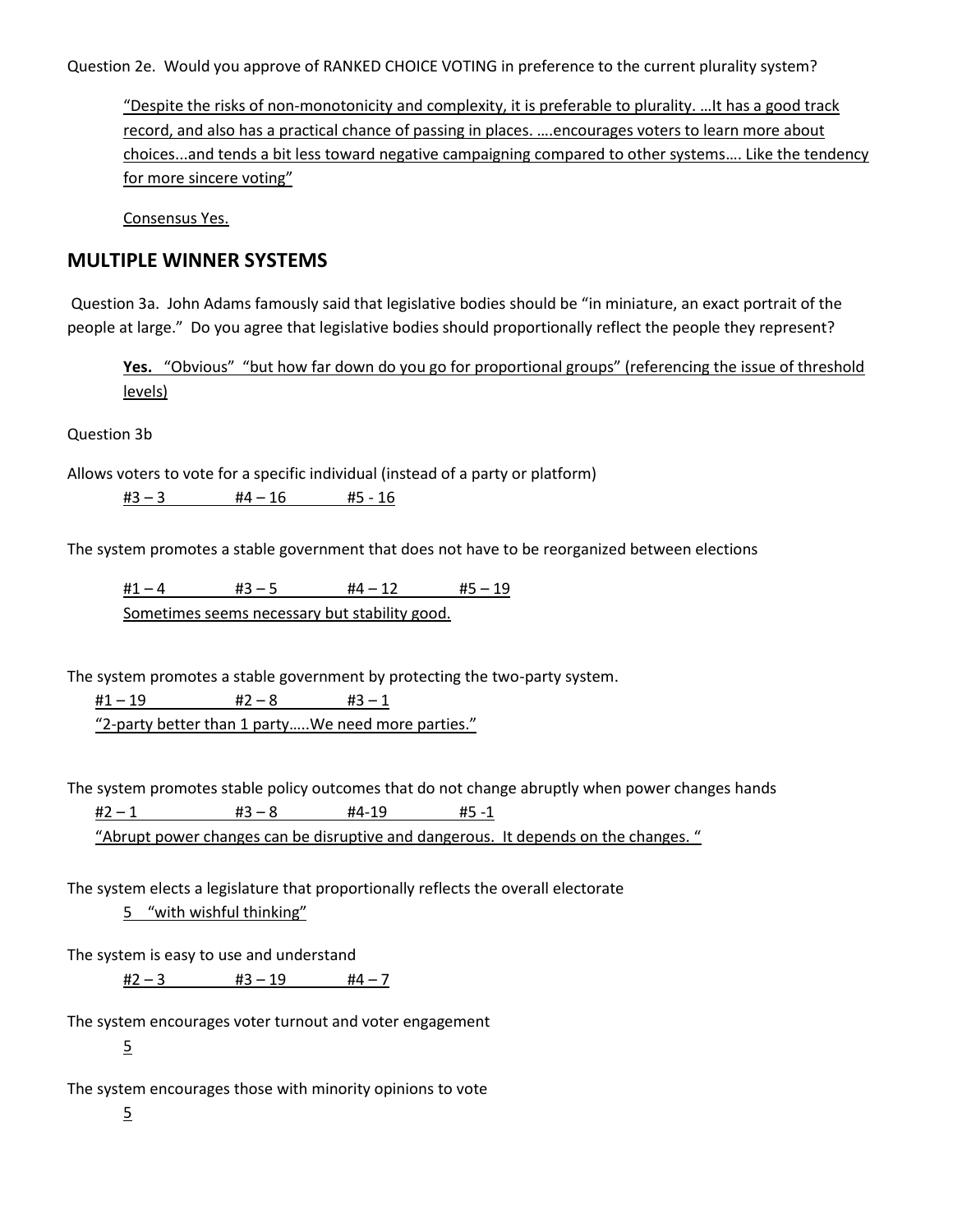The system discourages negative campaigning

 $#3 - 1$   $#4 - 23$   $#5 - 5$ 

The system is easy to administer by elections officials

 $#2 - 25$   $#3 - 4$ ("Same as the other question" 'See our other responses.")

The system encourages cooperation across party lines  $#3 - 10$   $#4 - 9$   $#5 - 5$ 

The system enables voters to elect local representatives from their geographic area

 $#3 - 5$   $#4 - 9$  most undecided Wording is confusing. "enable"? what does that mean.....Minority issues have not made out as well as they might have with this. .... Ambiguous."

The system is not overly burdensome to taxpayers

 $#2 - 24$   $#3 - 5$ 

The system is resistant to Gerrymandering

5

The system provides for the greatest level of voter representation

5

Question 3c. **closed list**,

#### NO

"Better than 'bloc' except for non-party people…….Doesn't seem likely to produce practical outcome…..US wouldn't tolerate……People disillusioned with parties. "

Question 3d. **open list**,

 $Yes - 25$   $No - 8$  undecided - 1 Better than closed, better than 'bloc'….Asked if preferred to those systems, so 'yes' jus.bt not preferred in general....Not practical for US.....Track record for electing more women, but so do other PRs......Rather spend energy focused on other PR……Better than plurality but rather work on RCV…..Hard on Independents…strength (maybe too much) to parties…".

#### Question 3e. **mixed member proportional**.

 $Yes - 19$   $No - 1$  Undecided  $-16$ "Asked if better than current, so yes, but BIG CAVEAT…….Those 'undecided' leaned toward 'yes' supporting system theoretically, but not practically…..Conferring too much power to parties still….Getting closer to helping the Independent, but how do we get around party-issues and those unaffiliated voters...Certainly better than what we have, but still concerns..."